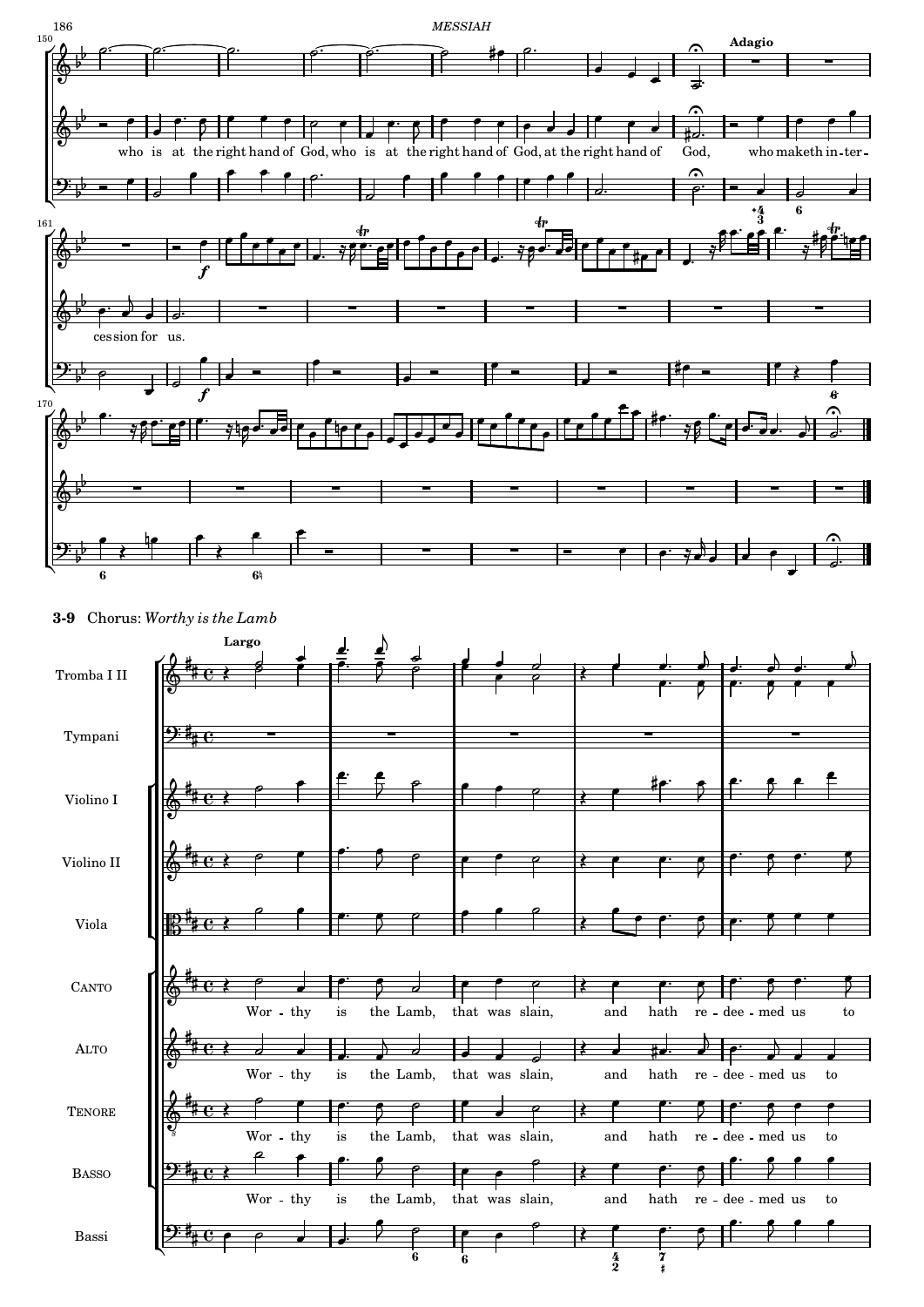PART III

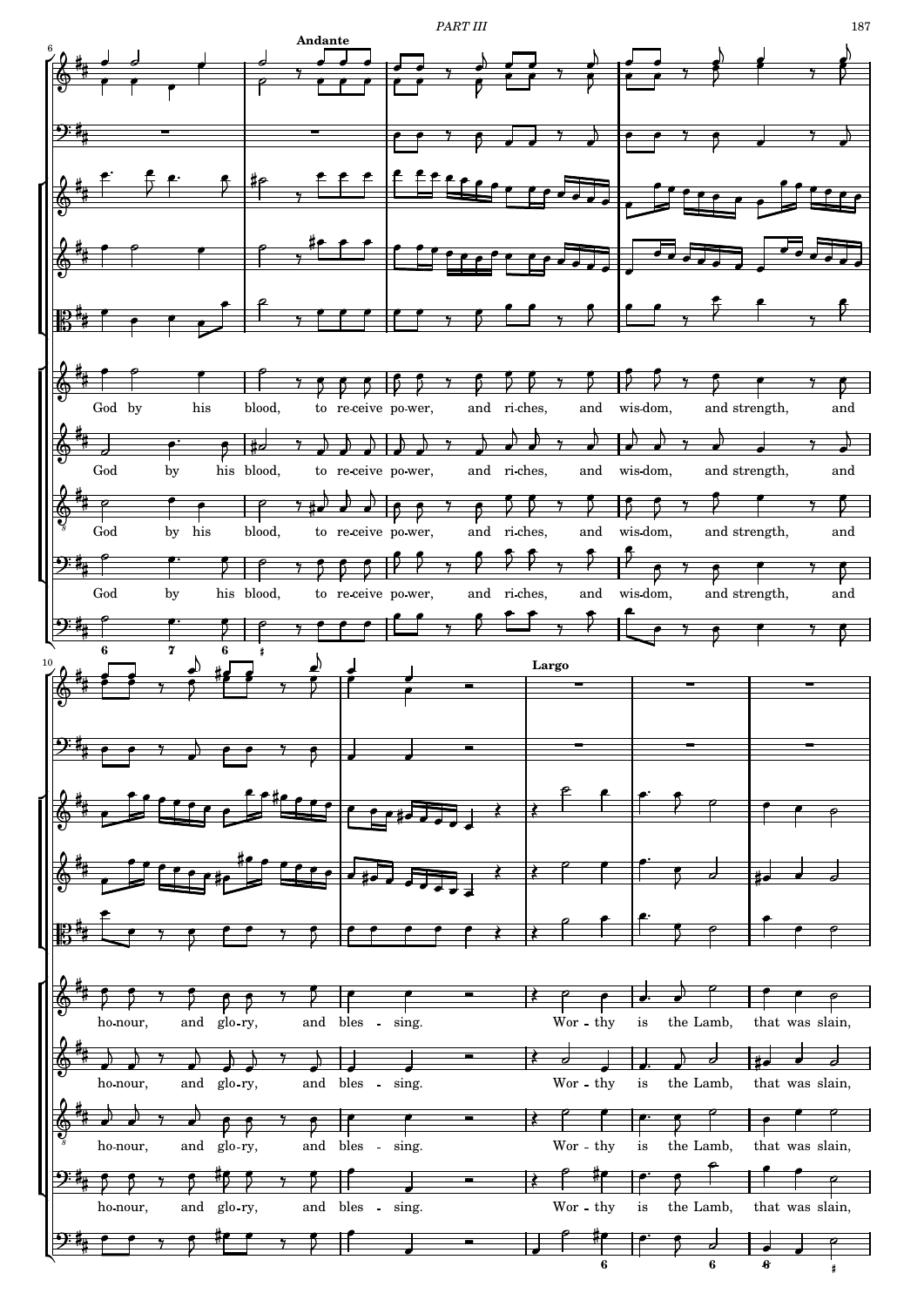**MESSIAH** 

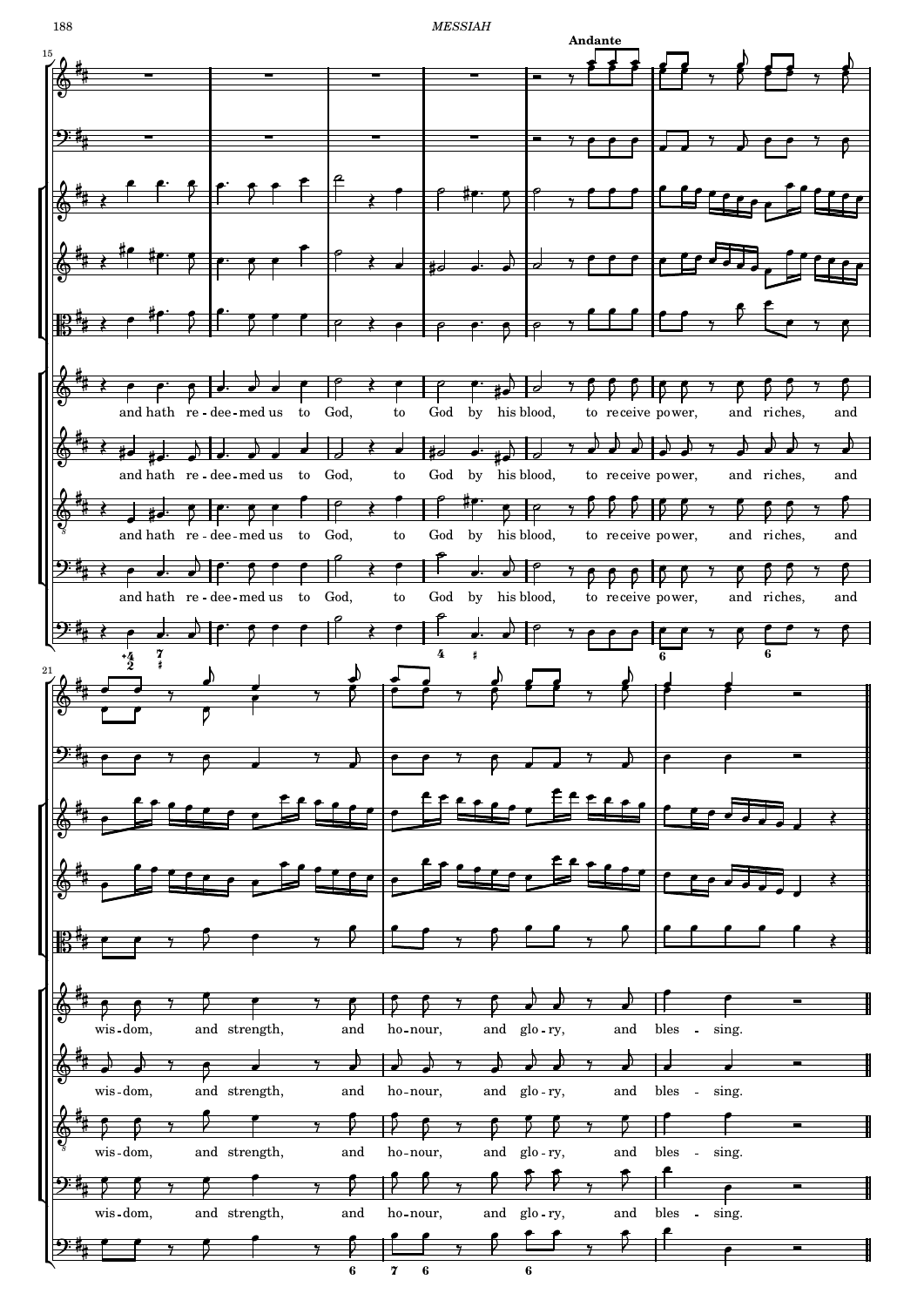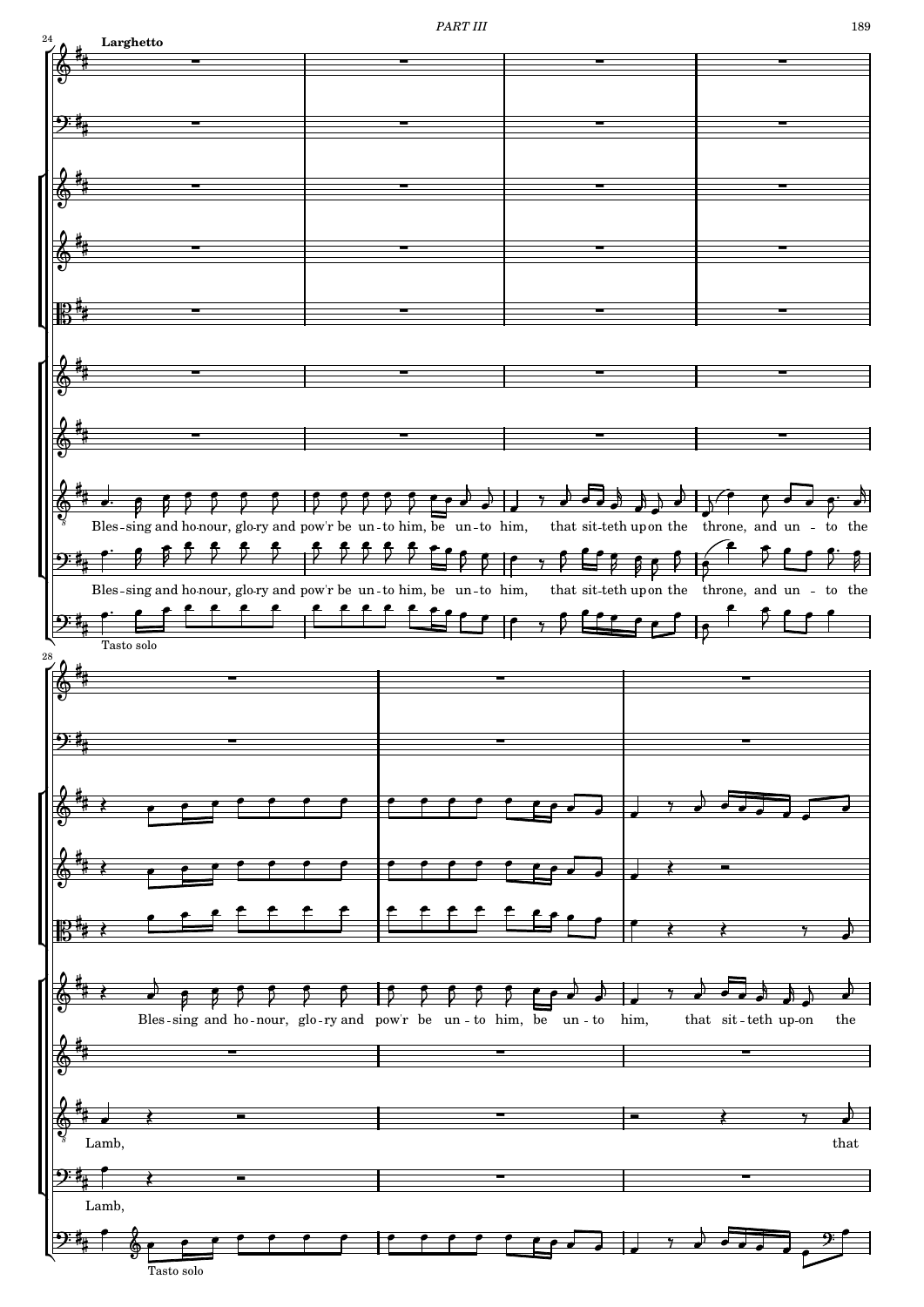

**MESSIAH**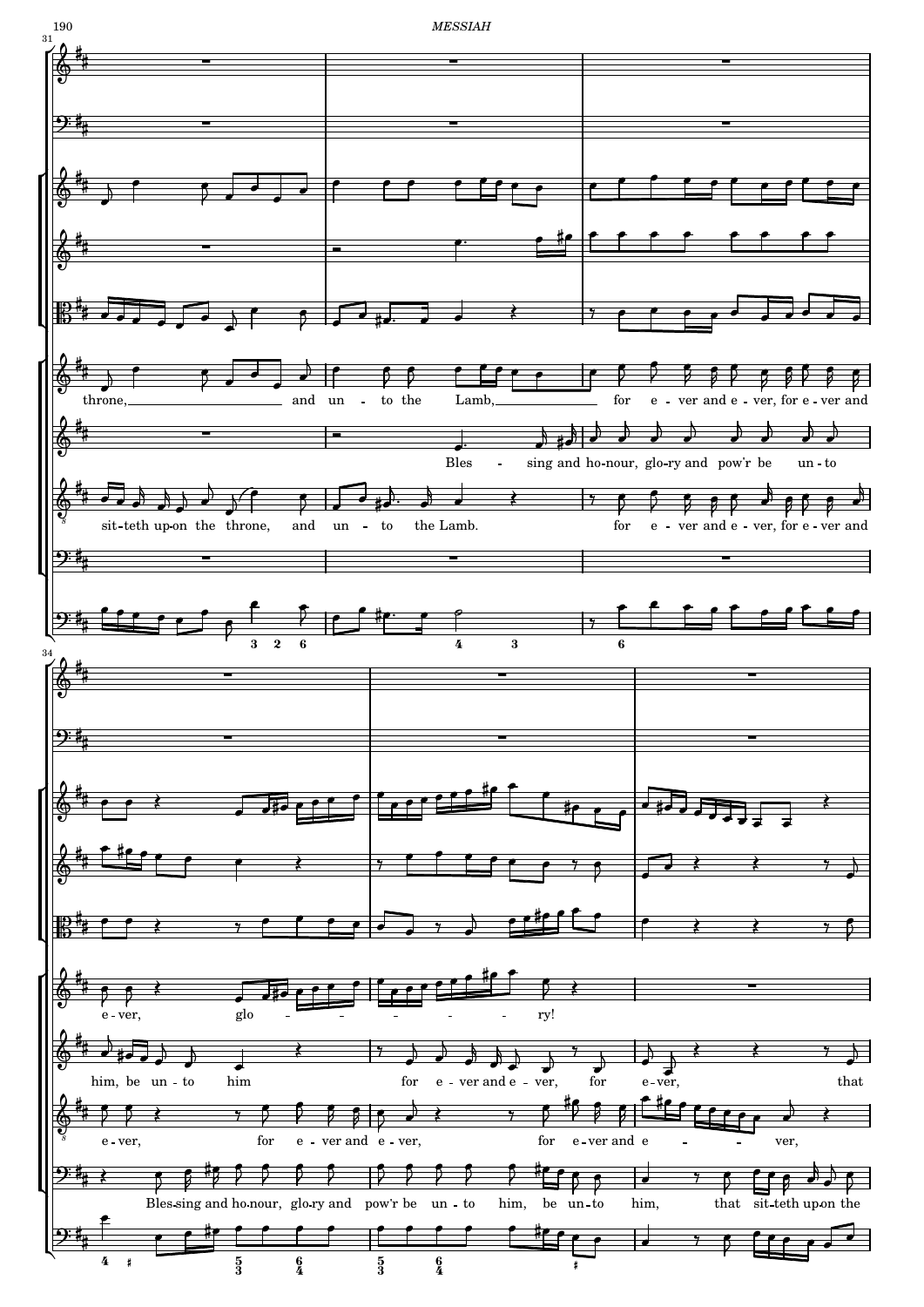

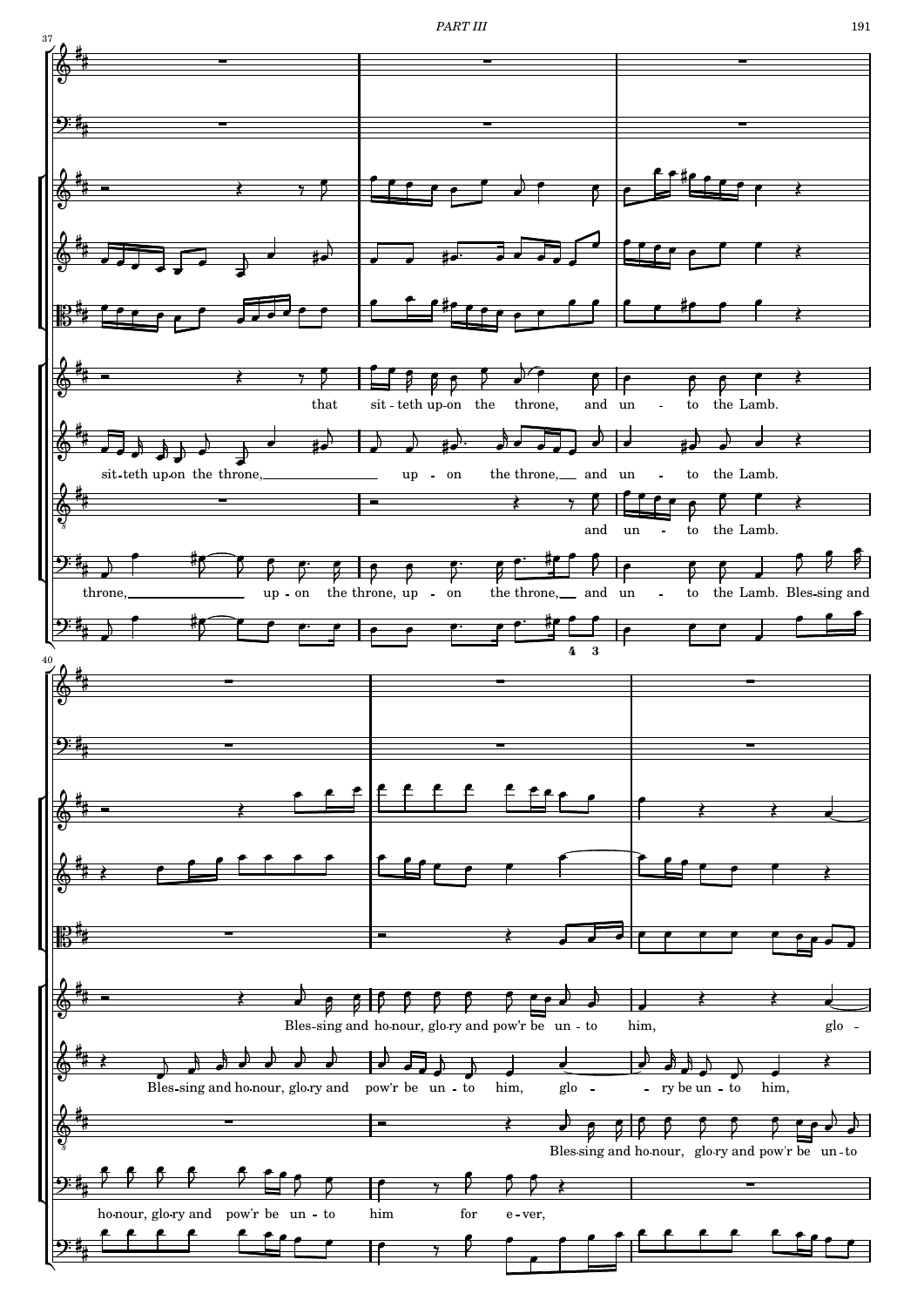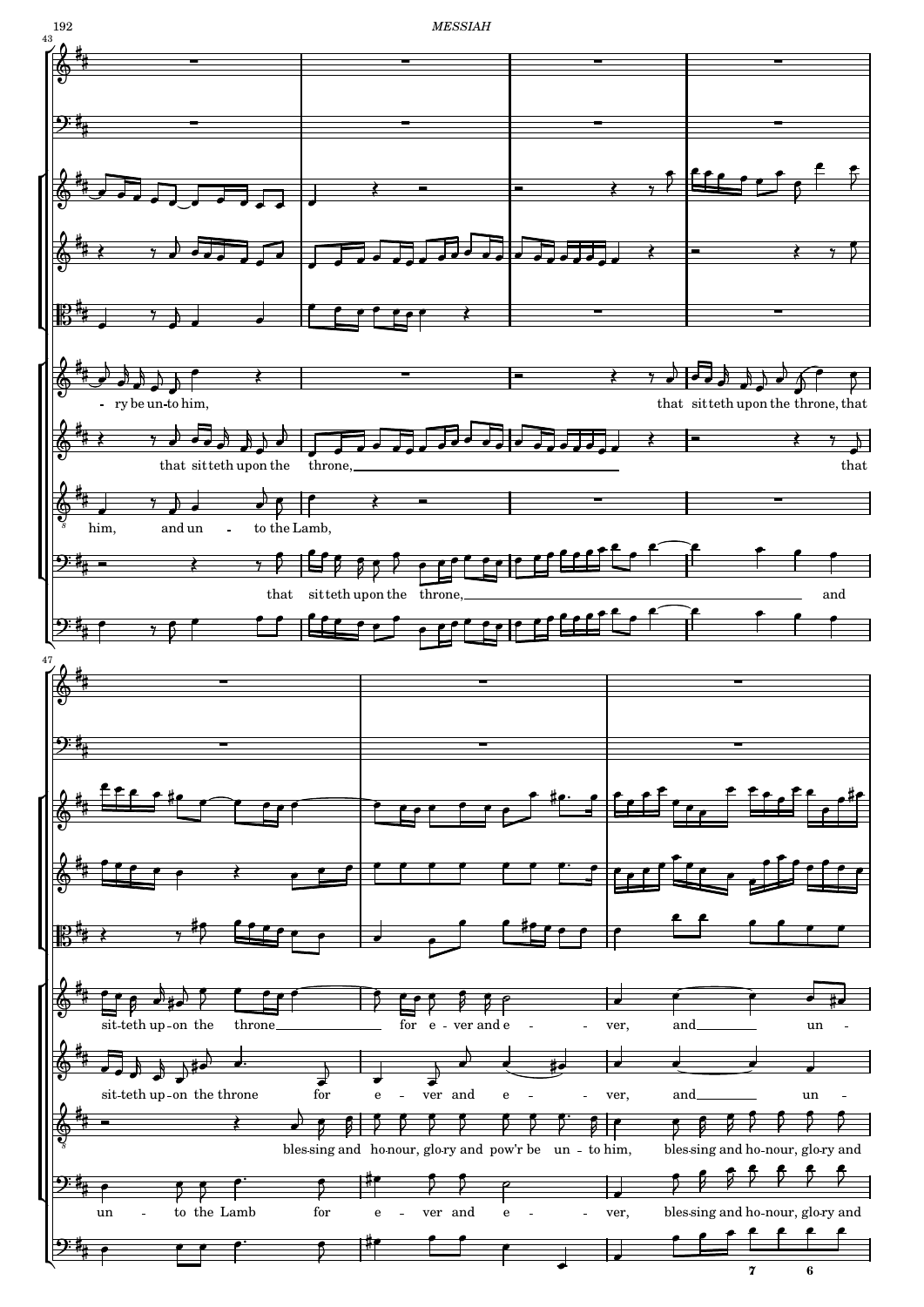

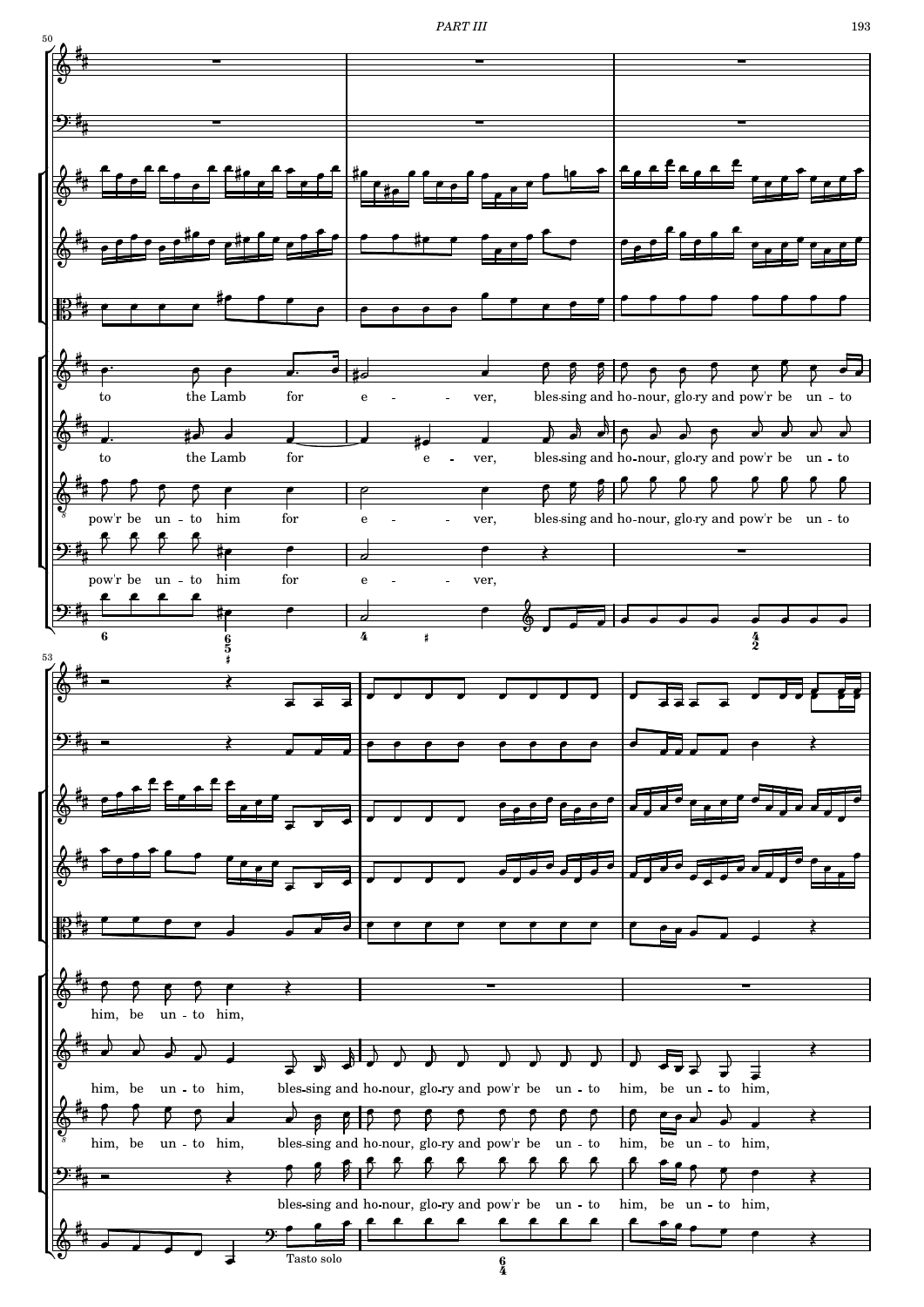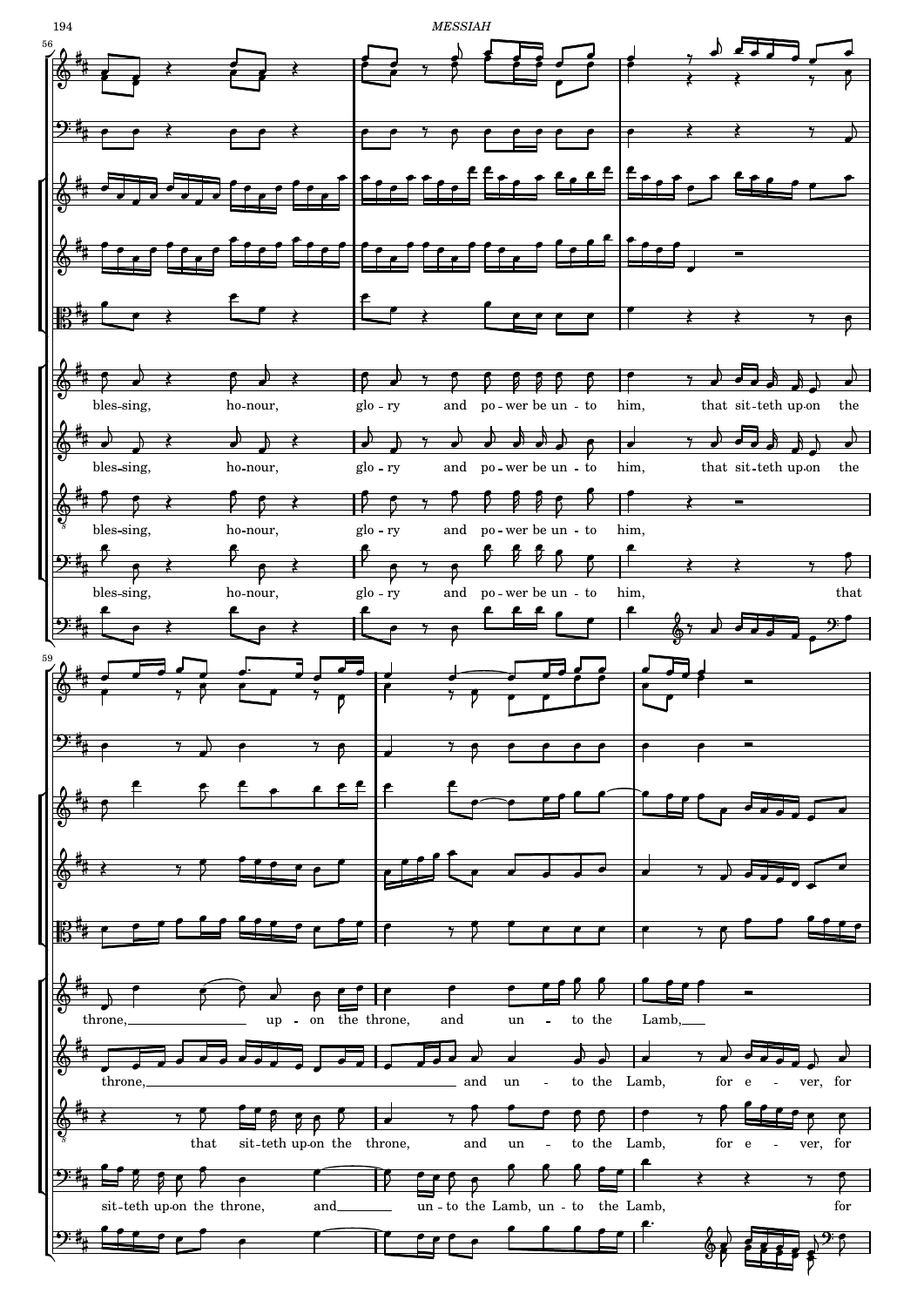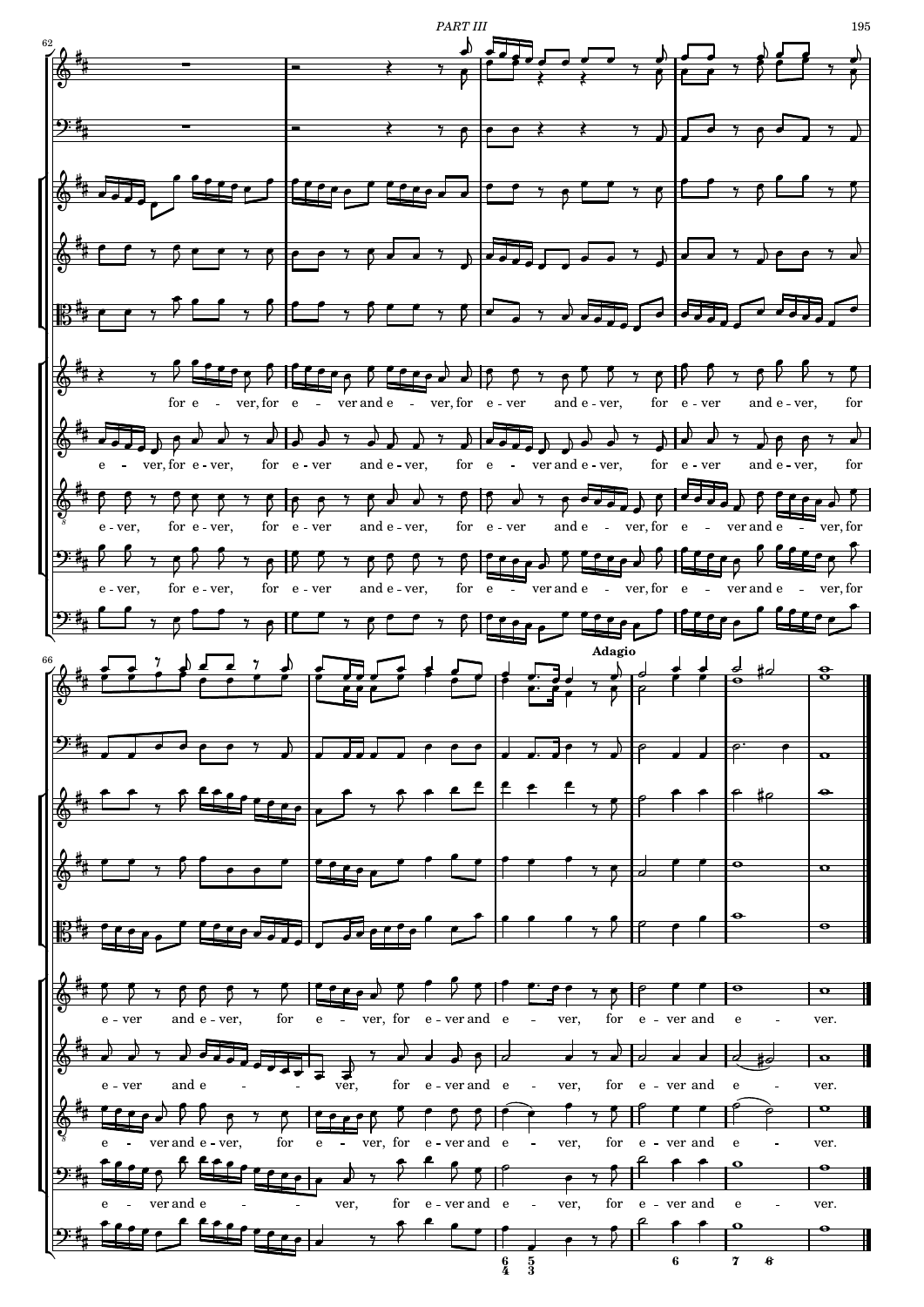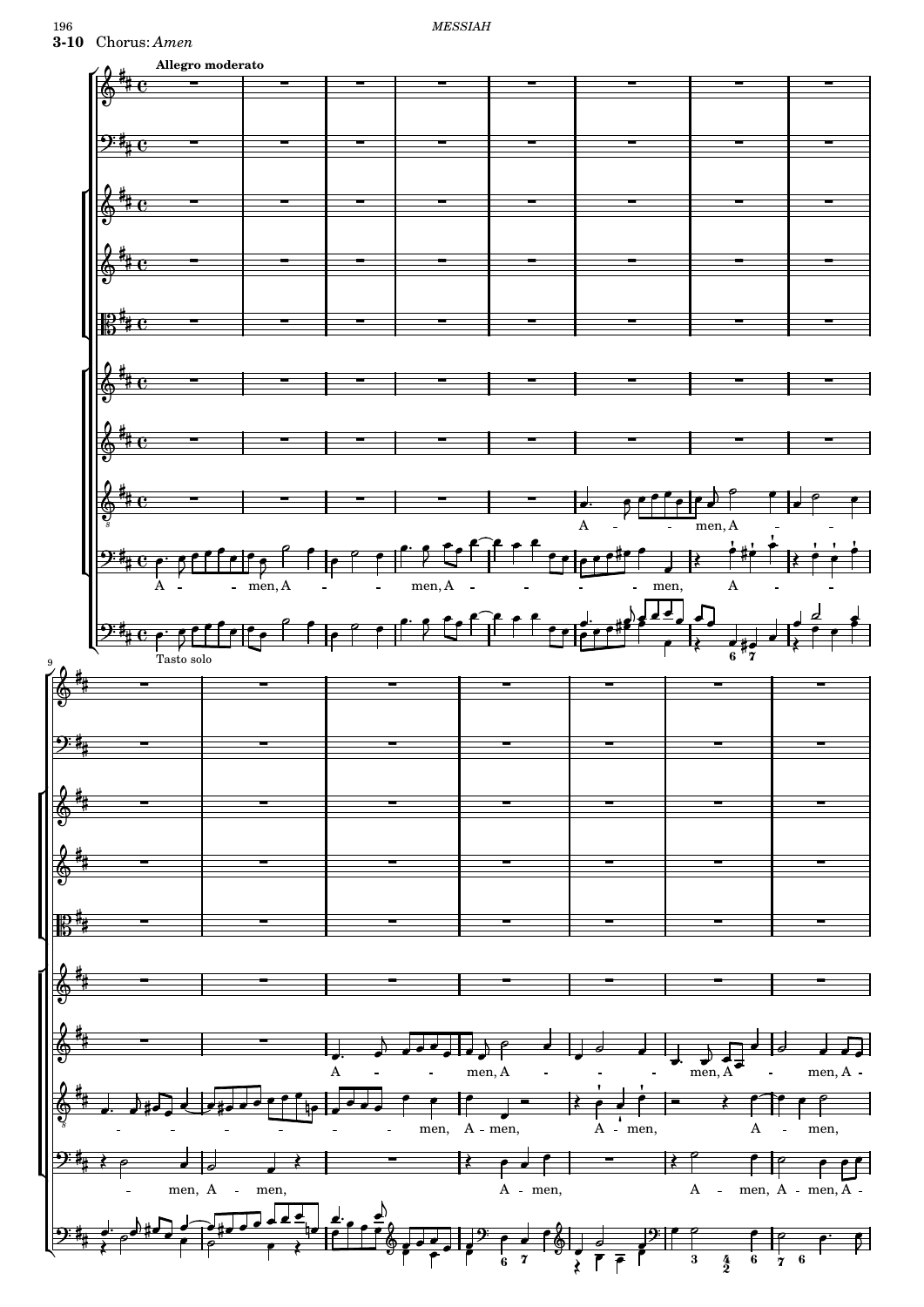

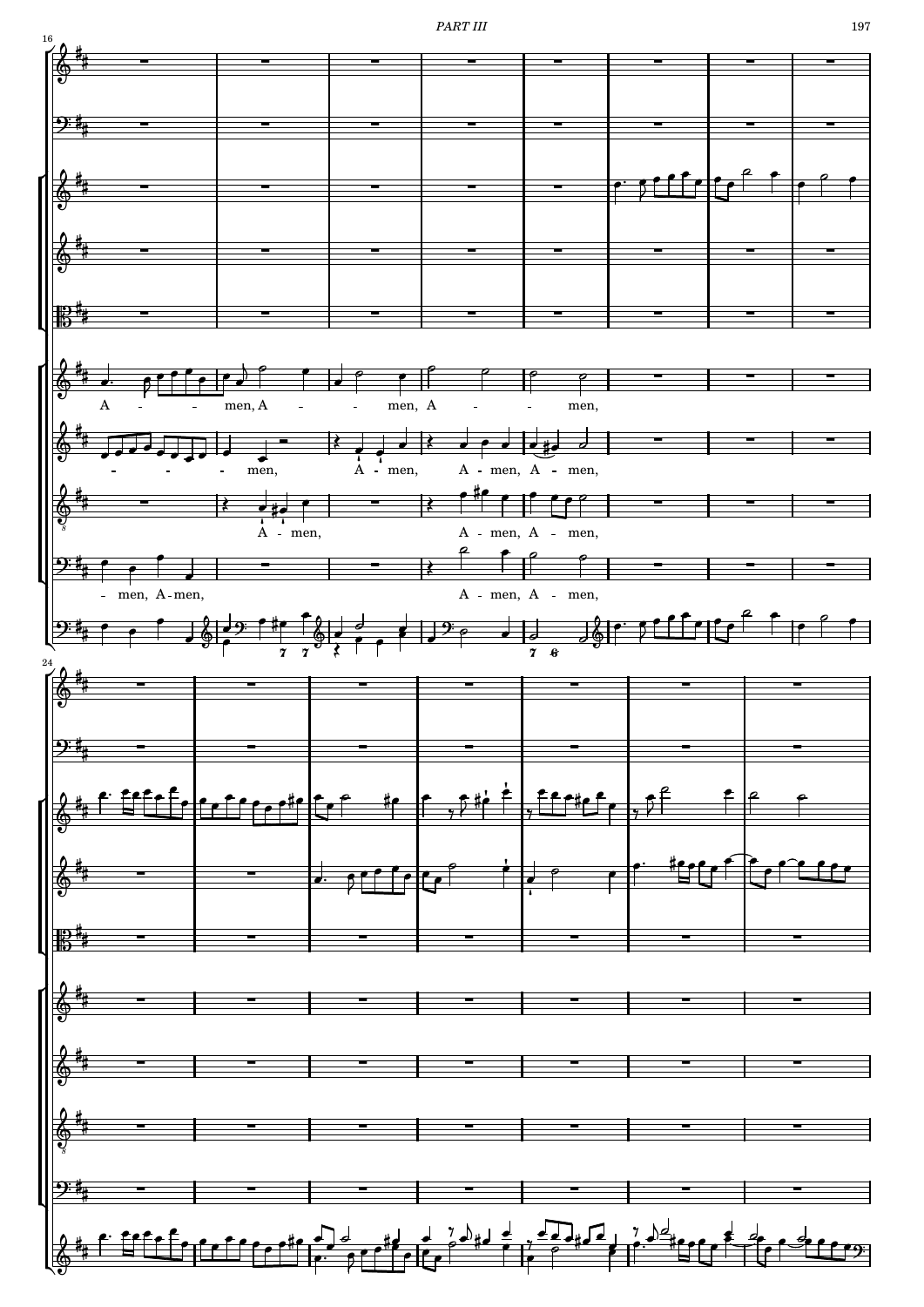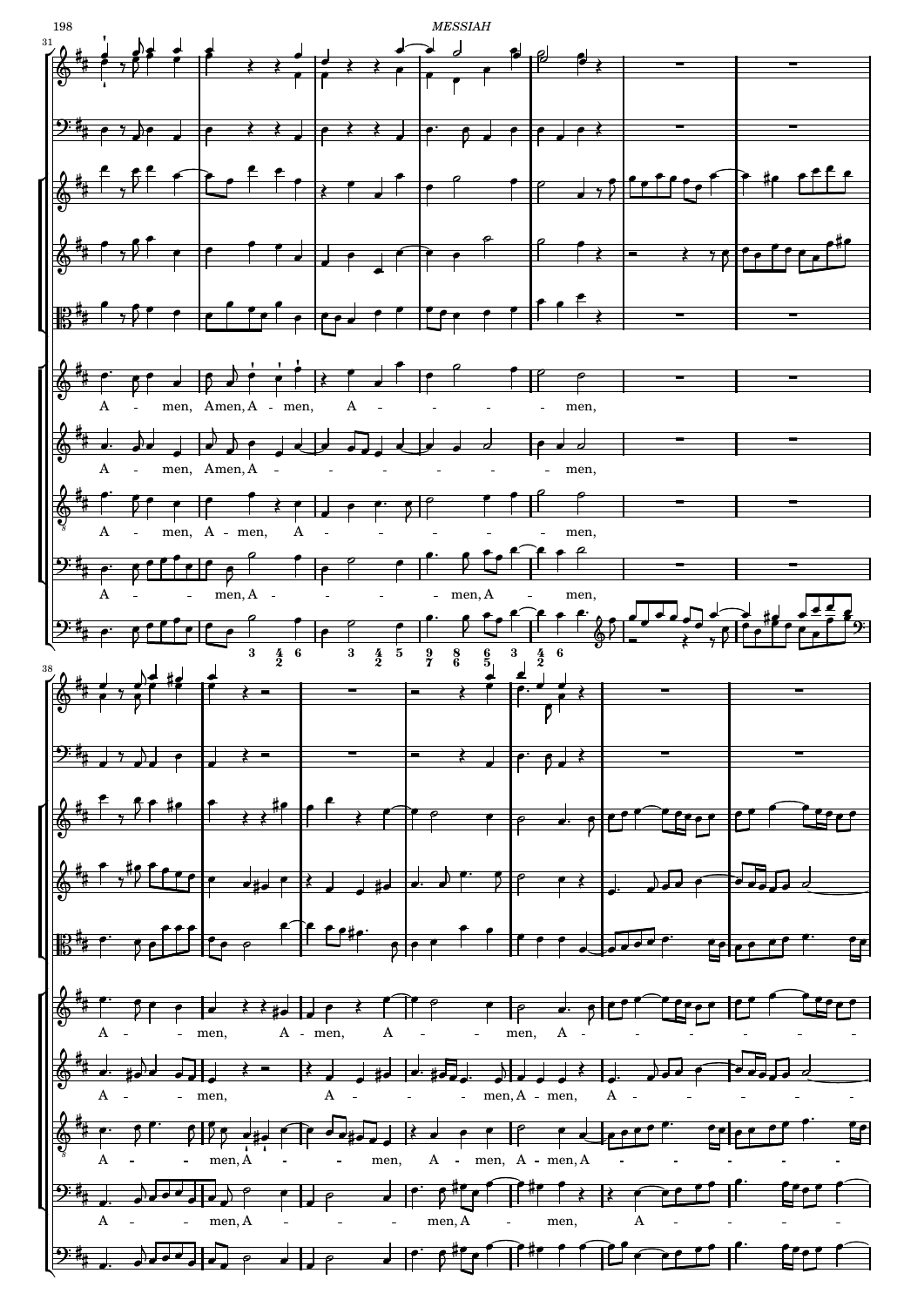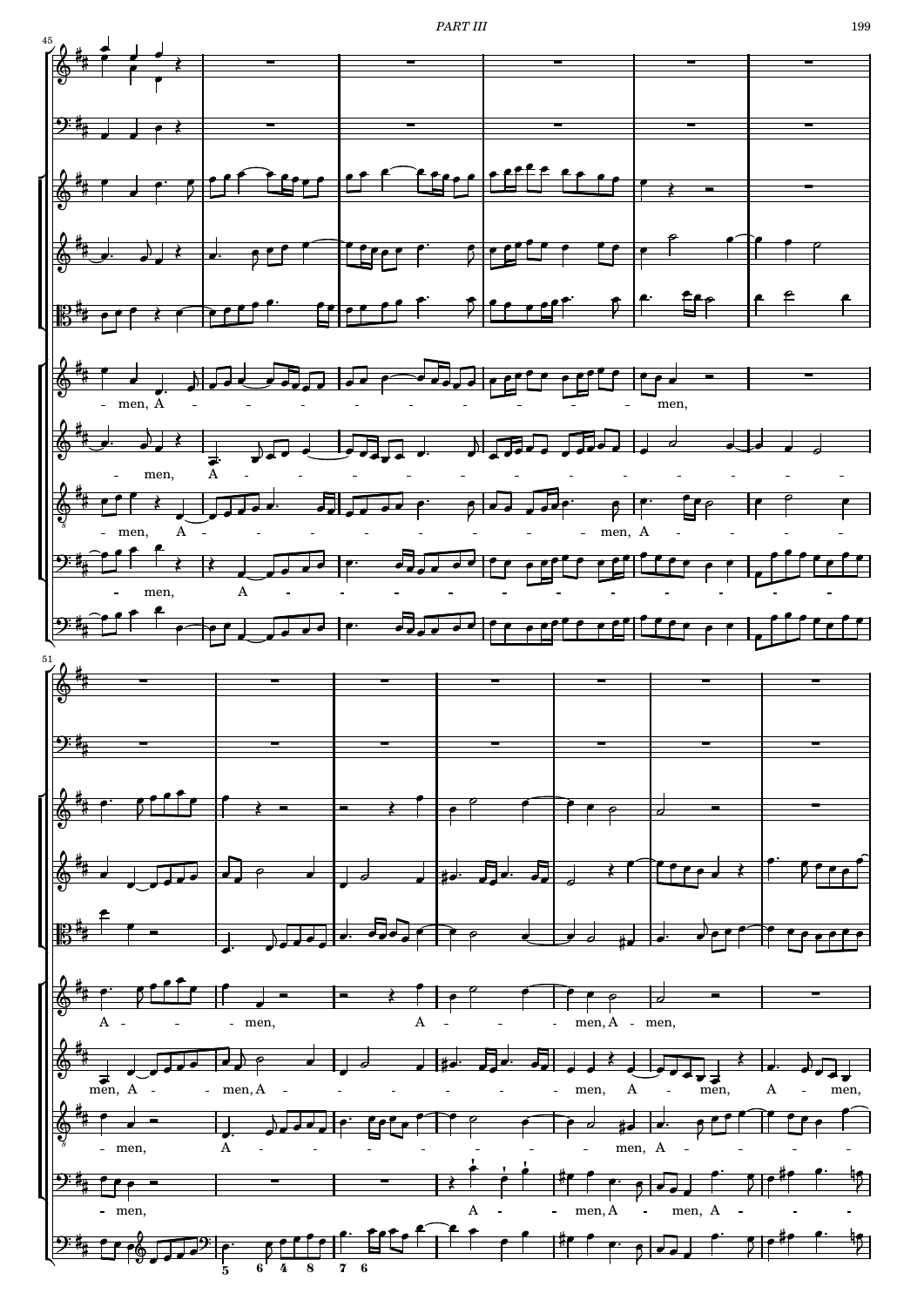